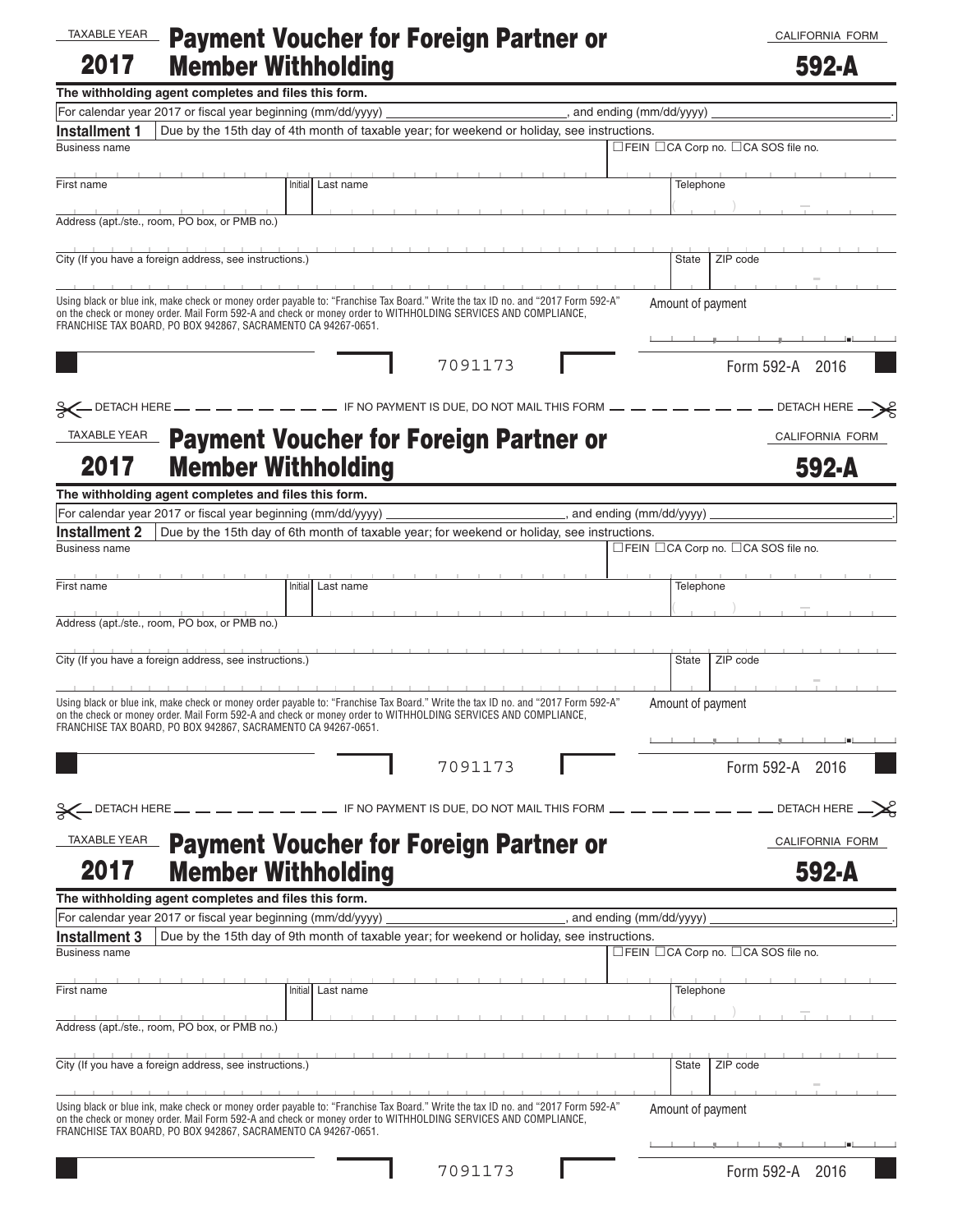# Form at bottom of page.

| <b>TAXABLE YEAR</b>                                                                 | <b>Payment Voucher for Foreign Partner or</b>                                                                                                                                                                                                                                                                     |                         |                           | CALIFORNIA FORM                     |  |
|-------------------------------------------------------------------------------------|-------------------------------------------------------------------------------------------------------------------------------------------------------------------------------------------------------------------------------------------------------------------------------------------------------------------|-------------------------|---------------------------|-------------------------------------|--|
| 2017                                                                                | <b>Member Withholding</b>                                                                                                                                                                                                                                                                                         |                         |                           | 592-A                               |  |
|                                                                                     | The withholding agent completes and files this form.                                                                                                                                                                                                                                                              |                         |                           |                                     |  |
|                                                                                     | For calendar year 2017 or fiscal year beginning (mm/dd/yyyy)                                                                                                                                                                                                                                                      | and ending (mm/dd/yyyy) |                           |                                     |  |
| Installment 4                                                                       | Due by the 15th day of 12th month of taxable year; for weekend or holiday, see instructions.                                                                                                                                                                                                                      |                         |                           |                                     |  |
| <b>Business name</b>                                                                |                                                                                                                                                                                                                                                                                                                   |                         |                           | □FEIN □CA Corp no. □CA SOS file no. |  |
|                                                                                     |                                                                                                                                                                                                                                                                                                                   |                         |                           |                                     |  |
| First name                                                                          | Initial Last name                                                                                                                                                                                                                                                                                                 |                         | Telephone                 |                                     |  |
|                                                                                     |                                                                                                                                                                                                                                                                                                                   |                         |                           |                                     |  |
|                                                                                     | Address (apt./ste., room, PO box, or PMB no.)                                                                                                                                                                                                                                                                     |                         |                           |                                     |  |
|                                                                                     | City (If you have a foreign address, see instructions.)                                                                                                                                                                                                                                                           |                         | <b>State</b>              | ZIP code                            |  |
|                                                                                     |                                                                                                                                                                                                                                                                                                                   |                         |                           |                                     |  |
|                                                                                     | Using black or blue ink, make check or money order payable to: "Franchise Tax Board." Write the tax ID no. and "2017 Form 592-A'<br>on the check or money order. Mail Form 592-A and check or money order to WITHHOLDING SERVICES AND COMPLIANCE<br>FRANCHISE TAX BOARD, PO BOX 942867, SACRAMENTO CA 94267-0651. |                         | Amount of payment         |                                     |  |
|                                                                                     |                                                                                                                                                                                                                                                                                                                   | 7091173                 |                           | Form 592-A 2016                     |  |
|                                                                                     | - IF NO PAYMENT IS DUE, DO NOT MAIL THIS FORM                                                                                                                                                                                                                                                                     |                         |                           | DETACH HERE.                        |  |
| SE DETACH HERE<br><b>TAXABLE YEAR</b>                                               |                                                                                                                                                                                                                                                                                                                   |                         |                           | CALIFORNIA FORM                     |  |
| 2017                                                                                | <b>Payment Voucher for Foreign Partner or</b><br><b>Member Withholding</b>                                                                                                                                                                                                                                        |                         |                           | 592-A                               |  |
|                                                                                     | For calendar year 2017 or fiscal year beginning (mm/dd/yyyy)                                                                                                                                                                                                                                                      |                         | , and ending (mm/dd/yyyy) |                                     |  |
|                                                                                     | Use this voucher only if you have a final withholding payment to remit with Form 592-F. The due date of the Supplemental<br>Payment Voucher is the same as your original due date for Form 592-F, regardless of extension.                                                                                        |                         |                           |                                     |  |
|                                                                                     |                                                                                                                                                                                                                                                                                                                   |                         |                           | □FEIN □CA Corp no. □CA SOS file no. |  |
|                                                                                     |                                                                                                                                                                                                                                                                                                                   |                         |                           |                                     |  |
|                                                                                     | Initial Last name                                                                                                                                                                                                                                                                                                 |                         | Telephone                 |                                     |  |
|                                                                                     | Address (apt./ste., room, PO box, or PMB no.)                                                                                                                                                                                                                                                                     |                         |                           |                                     |  |
|                                                                                     | City (If you have a foreign address, see instructions.)                                                                                                                                                                                                                                                           |                         | <b>State</b>              | ZIP code                            |  |
|                                                                                     |                                                                                                                                                                                                                                                                                                                   |                         |                           |                                     |  |
|                                                                                     | Using black or blue ink, make check or money order payable to: "Franchise Tax Board." Write the tax ID no. and "2017 Form 592-A"                                                                                                                                                                                  |                         | Amount of payment         |                                     |  |
| <b>Supplemental</b><br><b>Payment Voucher</b><br><b>Business name</b><br>First name | on the check or money order. Mail Form 592-A and check or money order to WITHHOLDING SERVICES AND COMPLIANCE<br>FRANCHISE TAX BOARD, PO BOX 942867, SACRAMENTO CA 94267-0651                                                                                                                                      |                         |                           |                                     |  |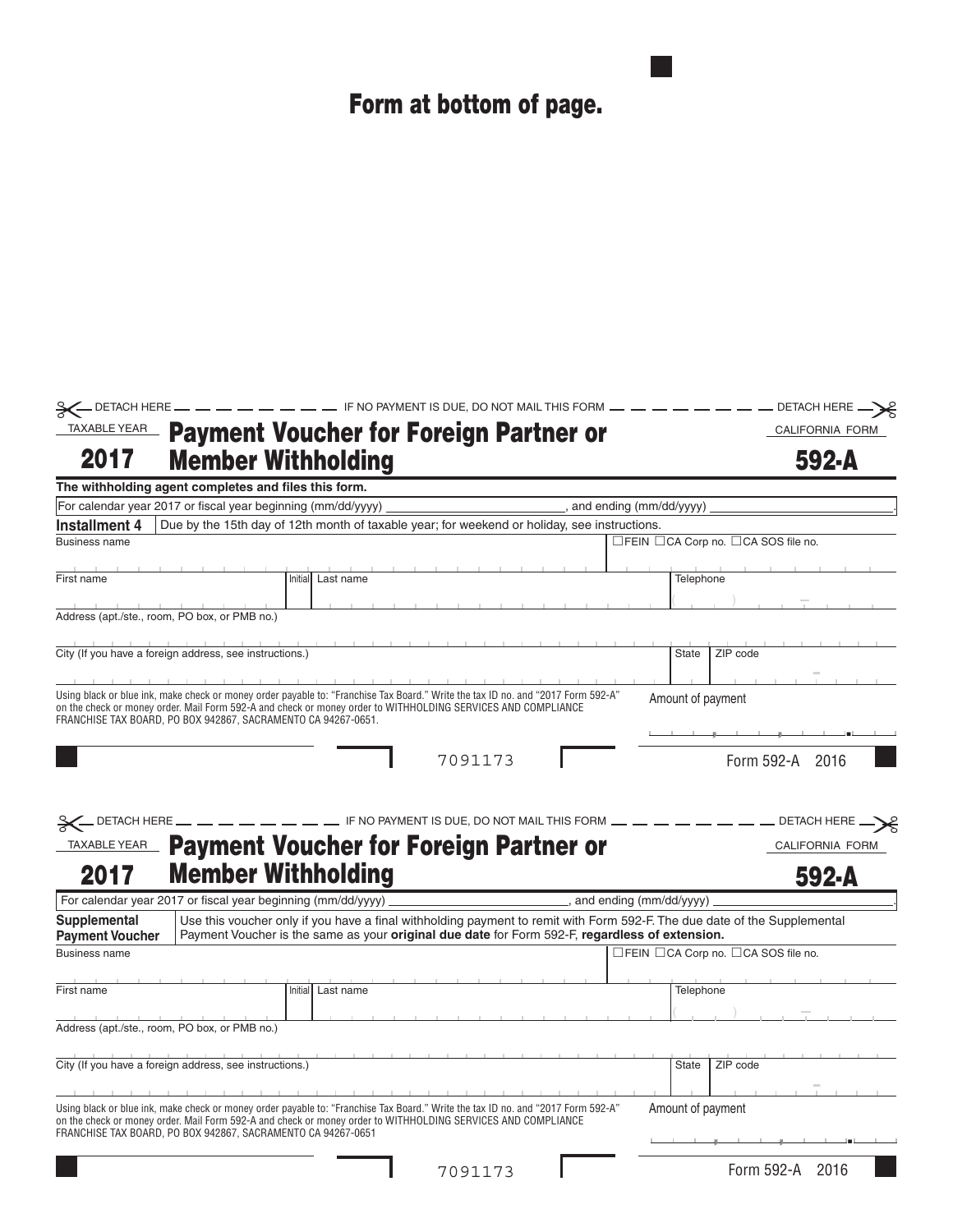# 2017 Instructions for Form 592-A

**Payment Voucher for Foreign Partner or Member Withholding**

References in these instructions are to the Internal Revenue Code (IRC) as of **January 1, 2015**, and to the California Revenue and Taxation Code (R&TC).

### General Information

R&TC Section 18662 requires withholding on payments made to nonresidents for income received from California sources. For foreign partners or members, the withholding rate is the maximum California tax rate applicable to the partner or member (currently, 8.84% for corporations, 10.84% for banks and financial institutions, and 12.3% for all others).

### Purpose

Use Form 592-A, Payment Voucher for Foreign Partner or Member Withholding, to remit partnership or limited liability company (LLC) withholding payments on foreign partners or members to the Franchise Tax Board (FTB) during the year, or to remit the balance due on partnership or LLC income or gain allocable under Internal Revenue Code (IRC) Section 704 to foreign (non-U.S.) partners or members.

Use Form 592-A for calendar year 2017 or fiscal years beginning in 2017.

Use the vouchers to remit payment by check or money order only. Payments may also be automatically withdrawn from a bank account via an electronic funds transfer (EFT). For more information, go to **ftb.ca.gov** and search for **eft**, or call 916.845.4025. If submitting payment via EFT, **do not** file Form 592-A.

Use Form 592-A to remit backup withholding payments. Backup withholding supersedes all types of withholding. For more information on backup withholding, go to **ftb.ca.gov** and search for **backup withholding**.

At the close of the taxable year, the partnership or LLC completes Form 592-F, Foreign Partner or Member Annual Return, to report the total withholding for the year and allocate the income or gain and related withholding to foreign partners or members. A completed Form(s) 592‑B, Resident and Nonresident Withholding Tax Statement, must be provided to the payees.

**Supplemental Payment Voucher –** If there is a balance due on Form 592-F, submit the Supplemental Payment Voucher from Form 592‑A and Form 592-F with the payment at the same time.

**Do not** use Form 592-A to report tax withheld on domestic nonresident partners or members. For more information regarding reporting tax withheld on domestic nonresident partners or members, get Form 592, Resident and Nonresident Withholding Statement.

## When to Pay

Payments with Form 592-A are due to the FTB on the 15th day of the 4th, 6th, 9th, and 12th month of the partnership's or LLC's taxable year. If there is a balance due on Form 592-F, line 8, remit payment with the Supplemental Payment Voucher provided. The Supplemental Payment Voucher and payment are due by the original due date of Form 592-F, regardless of extension.

When a due date falls on a weekend or holiday, the deadline to file and pay is extended to the next business day.

Due to the federal Emancipation Day holiday observed on April 17, 2017, tax returns filed and payments mailed or submitted on April 18, 2017, will be considered timely.

### **Instructions**

Form 592-A has five payment vouchers. The first four installment vouchers are submitted with each of the four withholding payments throughout the year. The fifth voucher is a supplemental payment voucher. The supplemental payment voucher is only submitted when Form 592-F has a balance due.

The withholding agent completes this form. The information on Form 592‑A should match the withholding agent information that is submitted to the FTB on Form 592‑F.

Using black or blue ink, enter the withholding agent's name, and federal employer identification number (FEIN), California corporation number (CA Corp no.), or California Secretary of State (CA SOS) file number of the partnership or LLC in the spaces provided. To ensure timely and proper application of the payment, verify that all of the information entered is complete.

**Private Mail Box (PMB) –** Include the PMB in the address field. Write "PMB" first, then the box number. Example: 111 Main Street PMB 123.

**Foreign Address –** Follow the country's practice for entering the city, county, province, state, country, and postal code, as applicable, in the appropriate boxes. **Do not** abbreviate the country name.

Enter the payment amount that represents withholding on partnership or LLC income or gain allocable under IRC Section 704 to foreign (non-U.S.) partners or members. If you have withholding for domestic and foreign partners or members, you can use the Installment Payment Worksheet that follows these instructions to figure the required installment payment amounts of withholding for foreign partners or members. For more information about withholding on foreign partners or members, get FTB Pub.1017, Resident and Nonresident Withholding Guidelines.

### Where to File

Using black or blue ink, make your check or money order payable to: "Franchise Tax Board." Write your FEIN, CA Corp no., or CA SOS file number, and "2017 Form 592-A" on it. Make all checks or money orders payable in U.S. dollars and drawn against a U.S. financial institution.

If you are remitting payment only, detach the appropriate installment voucher from Form 592-A and enclose, but **do not** staple, the payment with the voucher and mail to:

WITHHOLDING SERVICES AND COMPLIANCE FRANCHISE TAX BOARD PO BOX 942867 SACRAMENTO CA 94267-0651

If you are submitting Form 592-F with a payment, enclose but **do not** staple, Form 592-F, the Supplemental Payment Voucher from Form 592-A, and your payment, and mail to the address above.

The withholding agent retains a copy of this form for a minimum of five years and must provide it to the FTB upon request.

## Interest and Penalties

Interest and penalties will be assessed on late payments of withholding, unless failure was due to reasonable cause. Interest is computed from the due date of the withholding to the date paid. For more information, get FTB Pub. 1150, Withhold at Source Penalty Information.